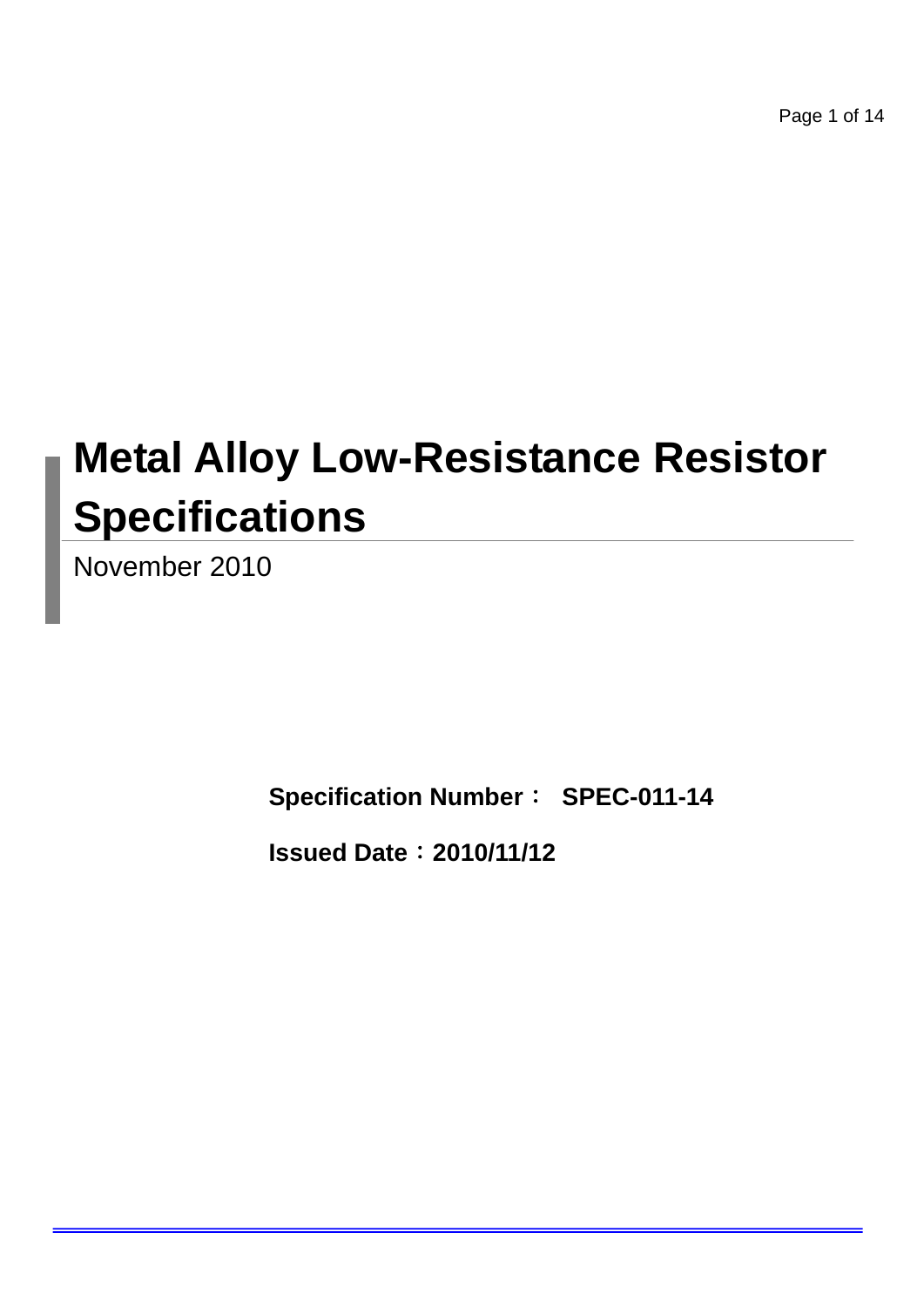Document Number: SPEC-011-14 Issue Date:2010/11/09 Metal Alloy Low-Resistance Resistor Specifications

Page 2 of 14

**1. Scope:** 



- 1.1 This specification is covered following products:
	- 1.1.1 LR1206 series.
	- 1.1.2 LR2010 series.
	- 1.1.3 LR2512 series.
	- 1.1.4 LR2725 series.
	- 1.1.5 LR2728 series.

# **2. Product Features:**

- 2.1 Ideal for all types of current sensing, voltage division and pulse applications including switching and linear power supplies, Instruments, power amplifiers.
- 2.2 Proprietary processing technique produces extremely low Resistance values.
- 2.3 High-temperature performance (up to +170°C).
- 2.4 Metal Strip resistive material stable and ultra low T.C.R.. Low and Stable T.C.R. ≤±50ppm/°C.
- 2.5 Pure tin plating provides compatibility with lead (Pb) free and lead containing soldering processes.
- 2.6 Compatible with "Restriction of the use of Hazardous Substances" (RoHS) directive 2002/95/EC (issue 2004).
- 2.7 PFOS, PFOA, PAHs, Halogen free and REACH compliant.
- 2.8 Excellent stability (|ΔR/R1| ≤ ± 1.0 % for 1,000 h at 70°C) different environmental conditions.
- 2.9 High volume product suitable for commercial and special applications.
- 2.10 Suitable for high precision current sensing circuit protection application.
- 2.11 Miniature size suitable for compact Print Circuit Boards of high-precision electronic products. Remark: △R = (resistance after stress **–** resistance before stress); R1 means resistance before stress

# **3. Product Applications:**

- 3.1 Power Supply.
- 3.2 Battery Pack.
- 3.3 DIY Tools.
- 3.4 Inverter/Converter (AC/DC, DC/DC, DC/AC).
- 3.5 Measurable Instrument.
- 3.6 Consumer Electrics.
- 3.7 Note Book.
- 3.8 PC Power Pack.
- 3.9 LED Driver.
- 3.10 Others (Auto Tronics… etc.).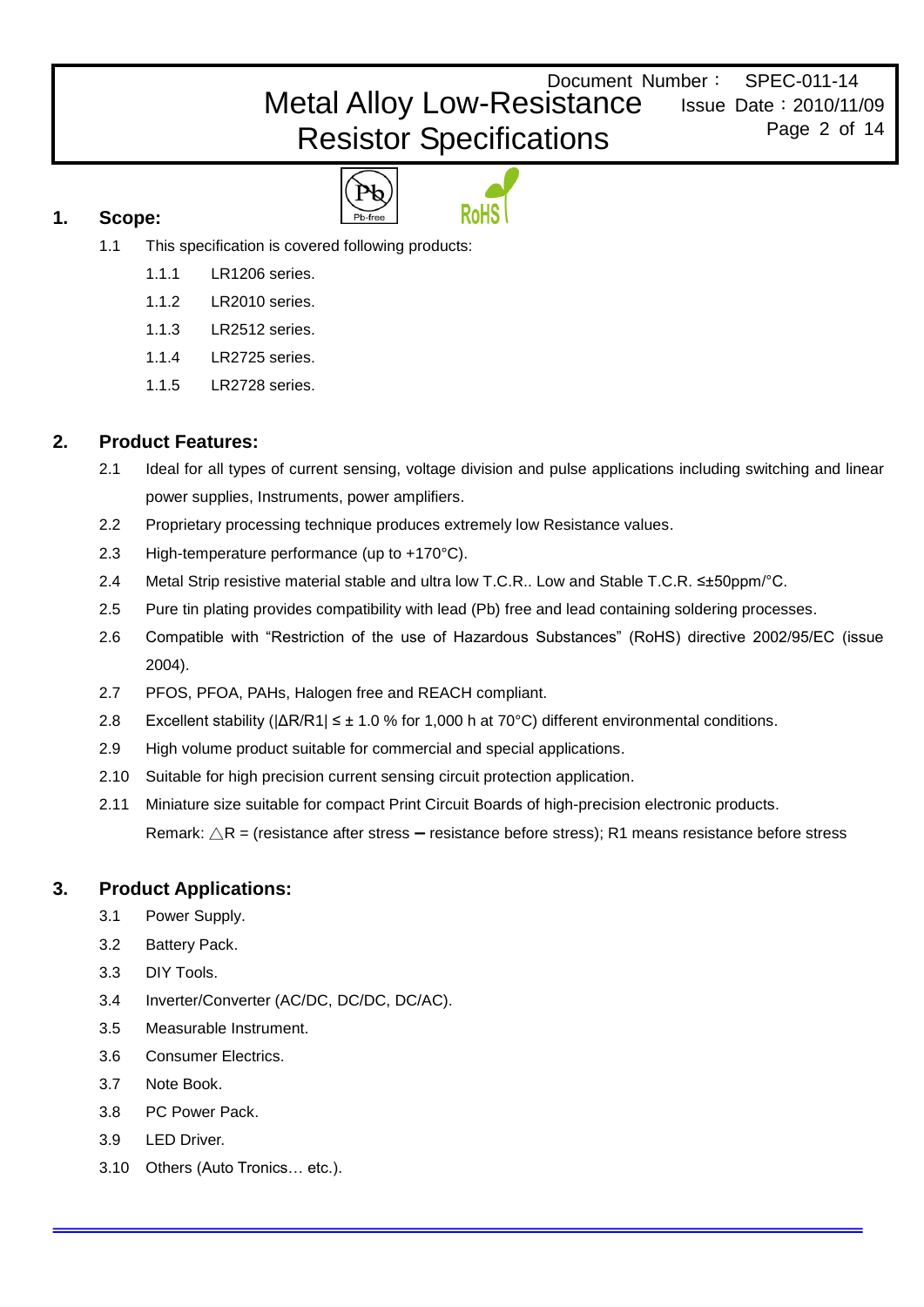#### Document Number: SPEC-011-14 Issue Date:2010/11/09 Page 3 of 14 Metal Alloy Low-Resistance Resistor Specifications

# **4. Product Description:**

- 4.1 The resistors are constructed in a high grade Materials. Internal metal electrodes are added at each end and connected by a resistive paste that is applied to the top surface of the metal alloy.
- 4.2 The resistive layer is covered with a protective coat, and two external end terminations are added. Wrap-around terminations have an electroplated nickel barrier and pure Tin (lead free) finish, ensuring excellent `leach´ resistance properties and solderability.

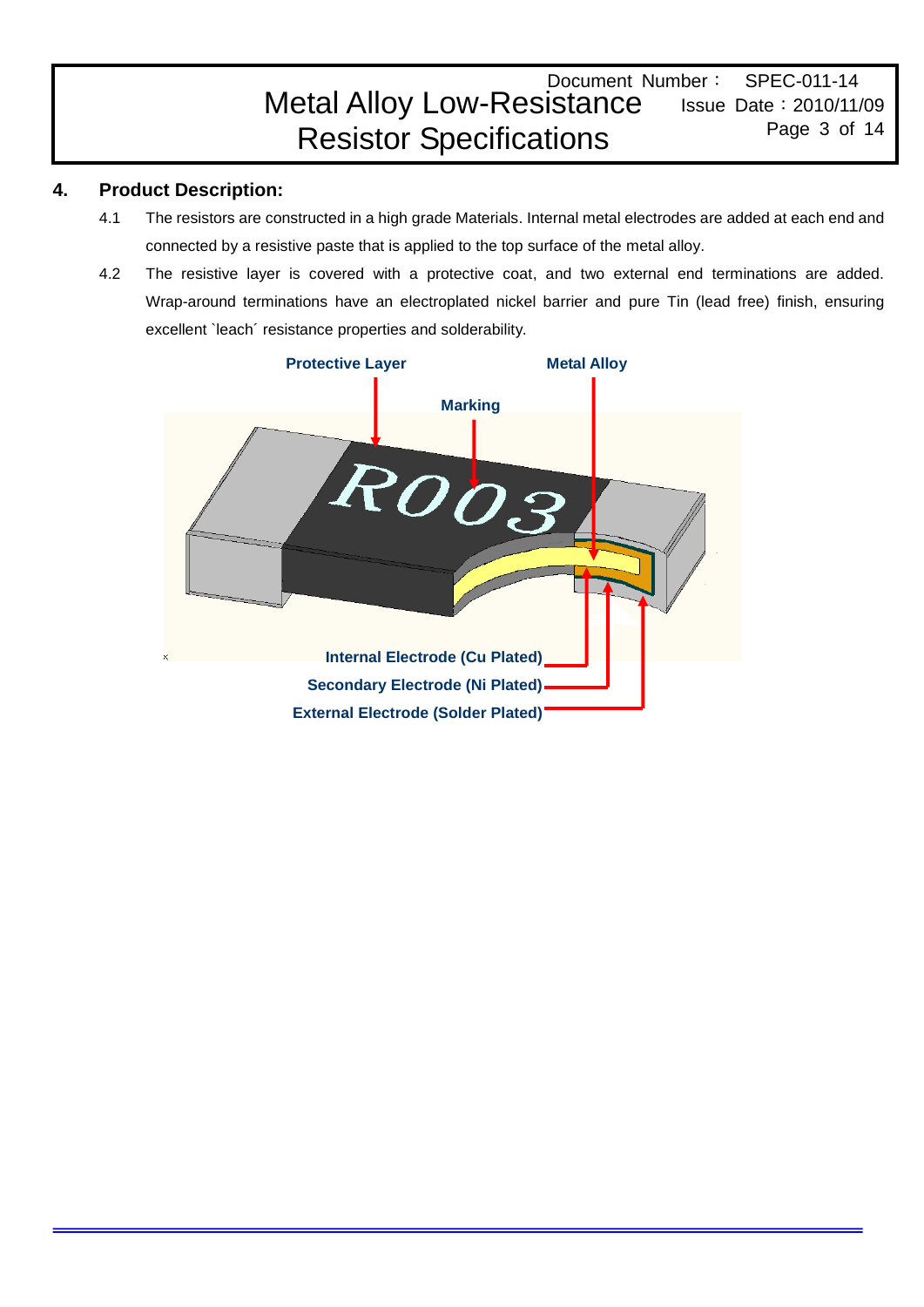#### Document Number: SPEC-011-14 Issue Date:2010/11/09 Page 4 of 14 Metal Alloy Low-Resistance Resistor Specifications

# **5. Product Specifications:**

|               |                  |                |                | Max.            |                               | Resistance Range (mΩ)** |                 |                    |  |
|---------------|------------------|----------------|----------------|-----------------|-------------------------------|-------------------------|-----------------|--------------------|--|
| <b>Type</b>   | # of             | Max.<br>Rating | Max.<br>Rating | <b>Overload</b> | T.C.R. (ppm/ $\textdegree$ C) |                         | $F(\pm 1\%)$ ;  | <b>Operating</b>   |  |
|               | <b>Terminals</b> | <b>Power</b>   | <b>Current</b> | <b>Current</b>  |                               | $D$ (±0.5%)             | $G (\pm 2\%)$ ; | <b>Temperature</b> |  |
|               |                  |                |                |                 |                               |                         | J(±5%)          |                    |  |
|               |                  |                |                |                 | $1.0 - 4.0m : ±50$            |                         |                 |                    |  |
|               |                  | 0.5W           | 22.36A         | 44.72A          | $4.1 - 15.0m : ±25$           | $7.0 - 50.0$            | $1.0 - 50.0$    |                    |  |
| LR1206        |                  |                |                |                 | $15.1 - 50.0m : ±15$          |                         |                 |                    |  |
|               |                  |                |                |                 | $1.0 - 4.0m : ±50$            |                         |                 |                    |  |
|               |                  | 1W             | 31.62A         | 63.25A          | $4.1 - 15.0m : ±25$           | $7.0 - 50.0$            | $1.0 - 50.0$    |                    |  |
|               |                  |                |                |                 | $15.1 - 50.0m : ±15$          |                         |                 |                    |  |
|               |                  |                |                |                 | $1.0 - 3.0m : ±50$            |                         |                 |                    |  |
| LR2010        |                  | 1W             | 31.62A         | 63.25A          | $3.1 - 6.9m : ±25$            | $7.0 - 100$             | $1.0 - 100$     |                    |  |
|               |                  |                |                |                 | $7.0 - 100m : ±15$            |                         |                 |                    |  |
|               |                  | 1W             | 44.72A         | 100.00A         | $0.5 - 3.0m : ±50$            |                         |                 |                    |  |
|               |                  |                |                |                 |                               | $3.1 - 6.9m : ±25$      | $7.0 - 100$     | $0.5 - 100$        |  |
|               |                  | 1.5W           | 54.77A         | 122.48A         | $7.0 - 100m : ±15$            |                         |                 |                    |  |
| LR2512        | $\overline{2}$   |                |                |                 | $0.5 - 3.0m : ±50$            |                         |                 | $-55 - +170$ °C    |  |
|               |                  | 2W             | 63.25A         | 141.42A         | $3.1 - 6.9m : ±25$            | $7.0 - 75.0$            | $0.5 - 75.0$    |                    |  |
|               |                  |                |                |                 | $7.0 - 75.0m : ±15$           |                         |                 |                    |  |
|               |                  |                |                |                 | $0.5 - 2.5m : ±50$            |                         |                 |                    |  |
|               |                  | 3W             | 77.46A         | 134.16A         | $2.6 - 10.0m : ±25$           | $7.0 - 10.0$            | $0.5 - 10.0$    |                    |  |
|               |                  |                |                |                 | $0.25 - 0.9m : ±50$           |                         |                 |                    |  |
| <b>LR2725</b> |                  | 4W             | 126.49A        | 252.95A         | $1.0 - 3.0m : ±25$            |                         | $0.25 - 3.0$    |                    |  |
|               |                  |                |                |                 | $4.0 - 7.0m : ±25$            |                         |                 |                    |  |
|               |                  | 3W             | 27.39A         | 47.43A          | $7.1 - 100m : ±15$            | $4.0 - 100$             | $4.0 - 100$     |                    |  |
|               |                  |                |                |                 | $4.0 - 7.0m : ±25$            |                         |                 |                    |  |
| LR2728        |                  | 3.5W           | 29.58A         | 51.23A          | $7.1 - 100m : ±15$            | $4.0 - 100$             | $4.0 - 100$     |                    |  |
|               |                  |                |                | 63.25A          | $4.0 \sim 7.0$ m : $\pm 25$   | $4.0 - 50.0$            | $4.0 - 50.0$    |                    |  |
|               |                  | 4W             | 31.62A         |                 | $7.1 \sim 50.0$ m : $\pm 15$  |                         |                 |                    |  |

Remark:

a. The Max. Power Rating is operated at 70°C.

b. "\*\*" special tolerance and range of resistance are under requested.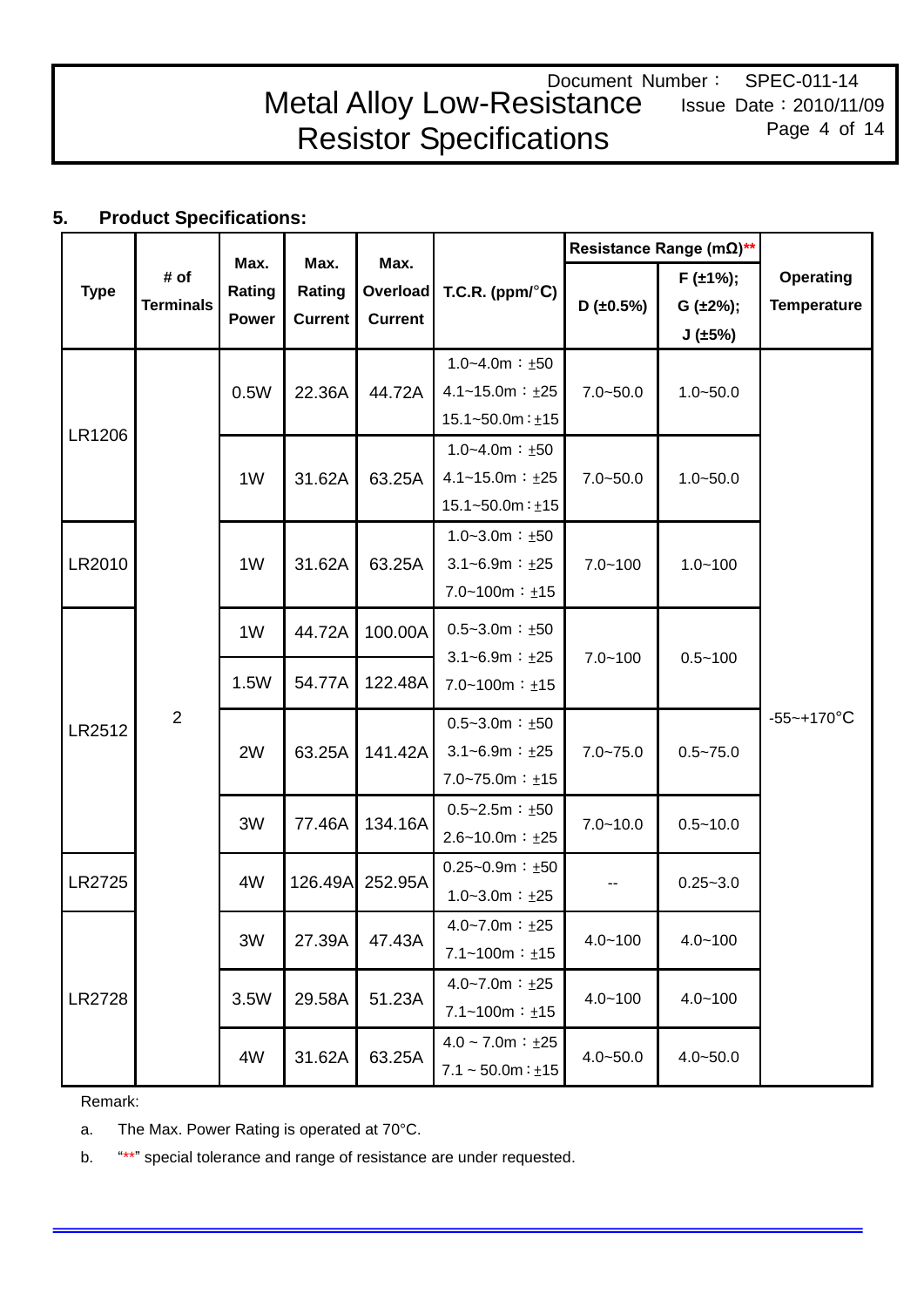#### Document Number: SPEC-011-14 Issue Date:2010/11/09 Page 5 of 14 Metal Alloy Low-Resistance Resistor Specifications

# **6. Power Derating Curve:**

- 6.1 The Operating Temperature Range: -55°C ~+170°C.
- 6.2 For resistors operated in ambient temperatures 70°C, power rating must be derated in accordance with the curve below:



**Ambient Temperature in °C**

# **7. Rating Current:**

7.1 The following equation may be used to determine the DC (Direct Current) or AC (Alternating Current) currents (RMS, root mean square value) of normal rated power. However, if the result value exceeds the highest current of regulated standards (paragraph 5), the highest normal rated power is to be used.



Remark:

- a. I: Rating Current.
- b. P: Rating Power.
- c. R: Resistance.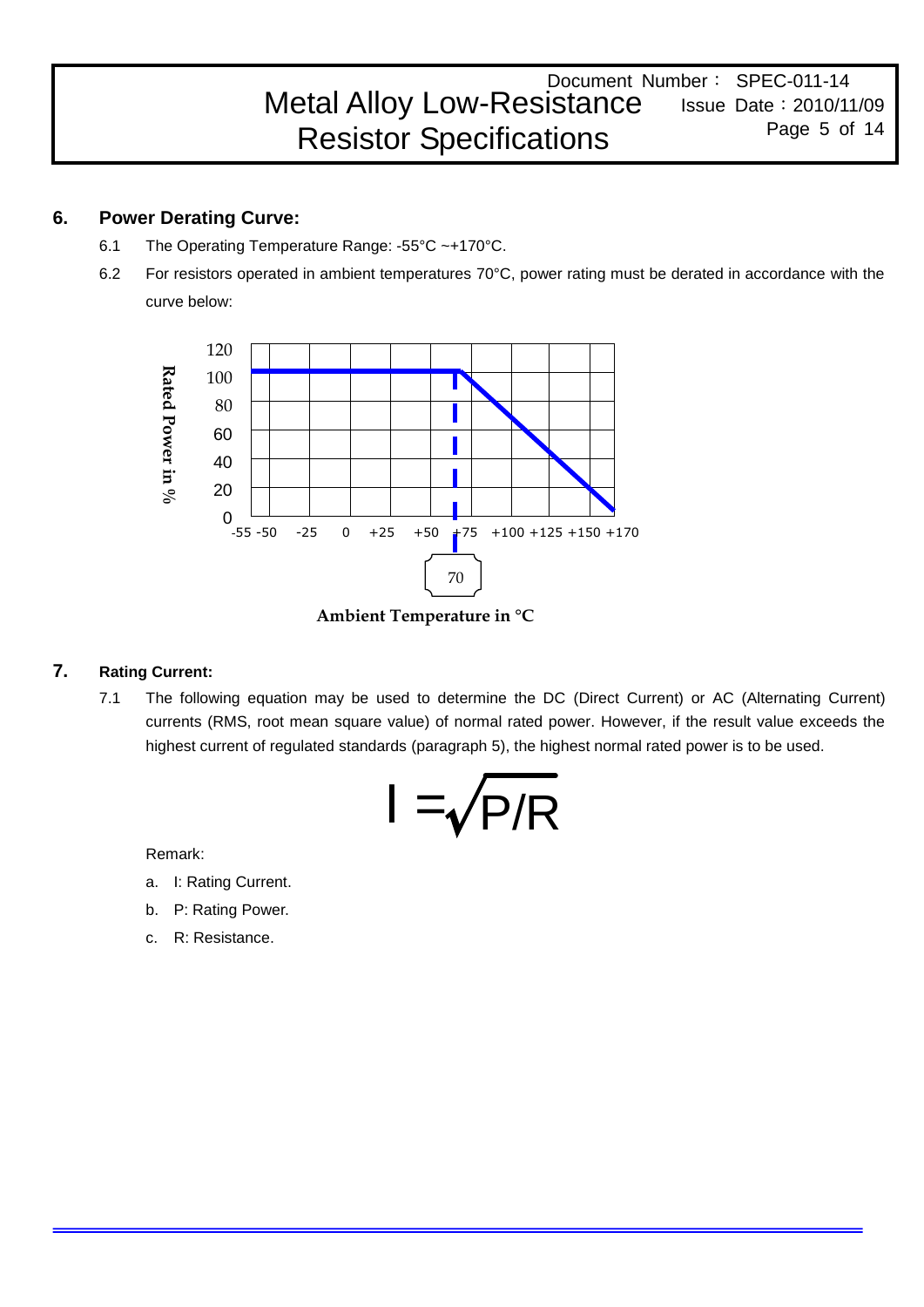# Document Number: SPEC-011-14 Metal Alloy Low-Resistance Resistor Specifications

Issue Date:2010/11/09 Page 6 of 14

**8. Order Information:** 

| <b>LR1206</b>          |                                      |                                   | R <sub>001</sub>                                         | F                                                                   |                |
|------------------------|--------------------------------------|-----------------------------------|----------------------------------------------------------|---------------------------------------------------------------------|----------------|
| <b>Model</b><br>(Size) | <b>Number of</b><br><b>Terminals</b> | <b>Power</b><br>Rating<br>(Watts) | Resistance*                                              | Tolerance**<br>(D=±0.5%; F=±1.0%;<br>$G=\pm 2\%$ ; J= $\pm 5.0\%$ ) | Packing***     |
| LR1206                 | $\overline{2}$                       | C(0.5W)                           | R001<br>$EX : R001 = 1m\Omega : R010 = 10m\Omega$        | $\mathsf{E}% _{0}\left( \mathsf{E}\right)$                          | $\overline{4}$ |
| LR1206                 | $\overline{2}$                       | $\mathbf{1}$                      | R001<br>$EX : R001 = 1m\Omega : R010 = 10m\Omega$        | E                                                                   | $\overline{4}$ |
| LR2010                 | $\overline{2}$                       | $\overline{1}$                    | R001<br>EX : R001=1mΩ ; R100=100mΩ                       | $\underline{\mathsf{F}}$                                            | $\overline{2}$ |
| LR2512                 | $\overline{2}$                       | $\overline{1}$                    | R001<br>$EX : R001 = 1m\Omega : R0005 = 0.5m\Omega$      | $\mathsf{E}% _{0}\left( \mathsf{E}\right)$                          | $\overline{2}$ |
| LR2512                 | $\overline{2}$                       | A(1.5W)                           | R001<br>$EX : R001 = 1m\Omega : R010 = 10m\Omega$        | E                                                                   | $\overline{2}$ |
| LR2512                 | $\overline{2}$                       | $\overline{2}$                    | R001<br>$EX : R001 = 1m\Omega : R010 = 10m\Omega$        | $\mathsf{E}% _{0}\left( \mathsf{E}\right)$                          | $\overline{2}$ |
| LR2512                 | $\overline{2}$                       | $\overline{3}$                    | R001<br>$EX:$ R001=1m $\Omega$ ; R010=10m $\Omega$       | E                                                                   | $\overline{2}$ |
| LR2725                 | $\overline{2}$                       | $\overline{4}$                    | R001<br>$EX : RO01=1m\Omega$ ;<br>$R00025 = 0.25m\Omega$ | E                                                                   | $\overline{1}$ |
| LR2728                 | $\overline{2}$                       | $\overline{3}$                    | R004<br>$EX : R004=4m\Omega : R010=10m\Omega$            | $\mathsf E$                                                         | $\overline{1}$ |
| LR2728                 | $\overline{2}$                       | B(3.5W)                           | R004<br>$EX : R004=4m\Omega : R010=10m\Omega$            | E                                                                   | $\overline{1}$ |
| LR2728                 | $\overline{2}$                       | $\overline{4}$                    | R004<br>$EX : R004 = 4m\Omega : R010 = 10m\Omega$        | E                                                                   | $\overline{1}$ |

Remark:

a. "\*" normal product order information has 4 digits, if includes one decimal point then the order information should be 5 digits (e.g. 0.5mΩ is R0005), if includes 2 decimal points, then it should be 6 digits (e.g. 0.25mΩ is R00025).

b. The detail marking format please refer to paragraph 13

c. "\*\*" Special tolerance and range of resistance are under requested.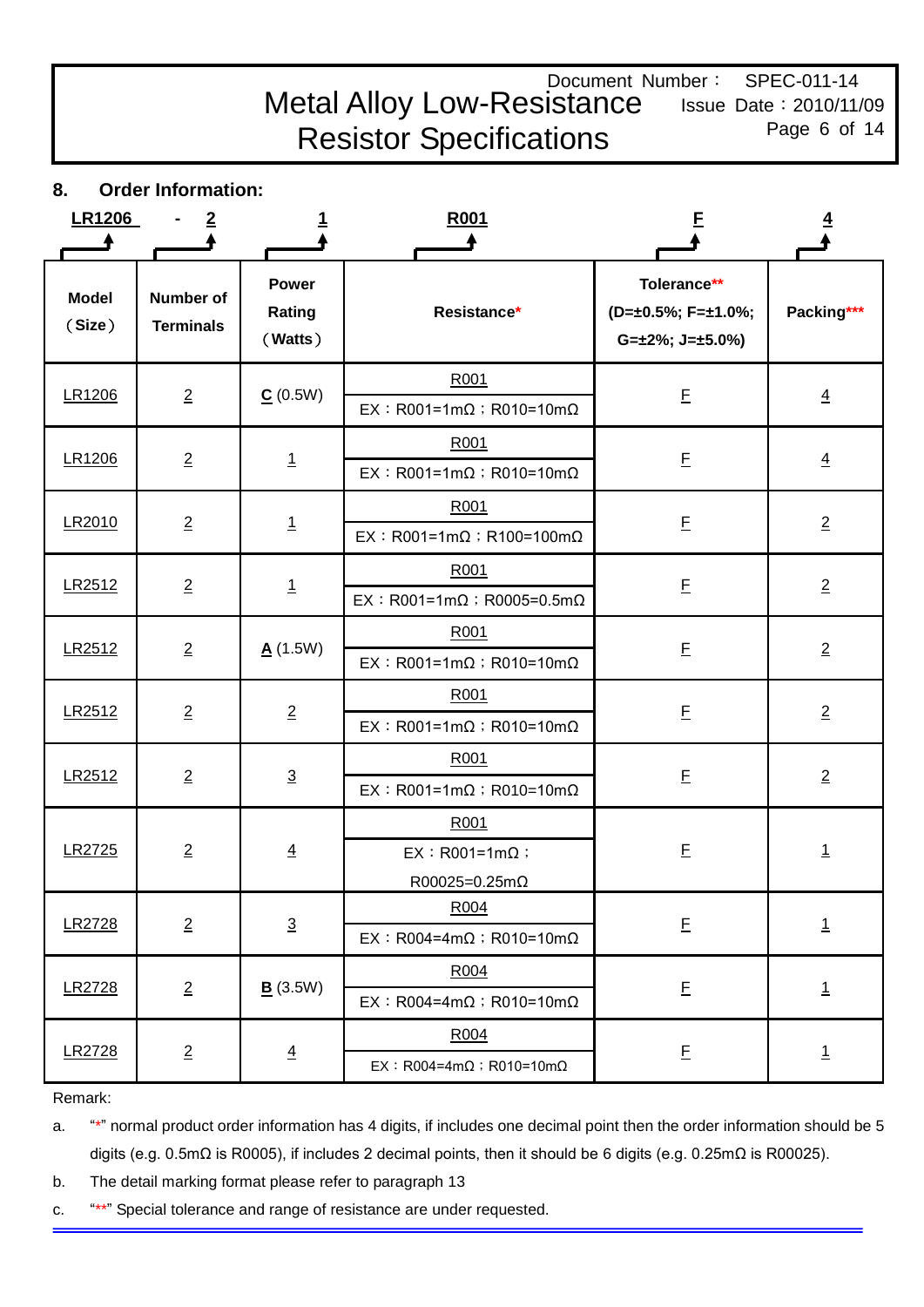# Document Number: SPEC-011-14 Metal Alloy Low-Resistance Resistor Specifications

Issue Date:2010/11/09 Page 7 of 14

- d. "\*\*\*" The packing quantity: 4 means 4k pieces per reel; 2 means 2k pieces per reel; 1 means 1k pieces per reel
- **9. Physical Dimensions:**



|                                                                | <b>Maximum Power</b>  | <b>Resistance</b>             |                                                                                                                                                                                                                                                                                                                                                                                                                                                                                                                                                                                                                                                                                                                                                                     |                                          |                                           |                                          |  |  |
|----------------------------------------------------------------|-----------------------|-------------------------------|---------------------------------------------------------------------------------------------------------------------------------------------------------------------------------------------------------------------------------------------------------------------------------------------------------------------------------------------------------------------------------------------------------------------------------------------------------------------------------------------------------------------------------------------------------------------------------------------------------------------------------------------------------------------------------------------------------------------------------------------------------------------|------------------------------------------|-------------------------------------------|------------------------------------------|--|--|
| <b>Type</b><br><b>LR1206</b><br><b>LR2010</b><br><b>LR2512</b> | <b>Rating (Watts)</b> | Range ( $m\Omega$ )           | L                                                                                                                                                                                                                                                                                                                                                                                                                                                                                                                                                                                                                                                                                                                                                                   | W                                        | H                                         | T                                        |  |  |
|                                                                | 0.5 & 1.0             | $1.0 - 50.0$                  | $0.126 \pm 0.010$<br>$(3.200 \pm 0.254)$                                                                                                                                                                                                                                                                                                                                                                                                                                                                                                                                                                                                                                                                                                                            | $0.063 \pm 0.010$<br>$(1.600 \pm 0.254)$ | $0.0254 \pm 0.010$<br>$(0.645 \pm 0.254)$ | $0.020 + 0.010$<br>$(0.508 \pm 0.254)$   |  |  |
|                                                                | 1.0                   | $1.0 - 3.0$                   | $0.200 + 0.010$                                                                                                                                                                                                                                                                                                                                                                                                                                                                                                                                                                                                                                                                                                                                                     | $0.100 + 0.010$                          | $0.031 \pm 0.010$<br>$(0.787 \pm 0.254)$  | $0.051 + 0.010$<br>$(1.295 \pm 0.254)$   |  |  |
|                                                                |                       | $3.1 - 100.0$                 | т<br>Dimensions - in inches (millimeters)<br>$(5.080 \pm 0.254)$<br>$(2.540 \pm 0.254)$<br>$0.0254 \pm 0.010$<br>$(0.645 \pm 0.254)$<br>$0.031 \pm 0.010$<br>$(0.787 \pm 0.254)$<br>$0.0254 \pm 0.010$<br>$(0.645 \pm 0.254)$<br>$0.0254 \pm 0.010$<br>$(0.645 \pm 0.254)$<br>$0.031 \pm 0.010$<br>$(0.787 \pm 0.254)$<br>$0.246 \pm 0.010$<br>$0.130 + 0.010$<br>$(6.248 \pm 0.254)$<br>$(3.302 \pm 0.254)$<br>$0.0254 \pm 0.010$<br>$(0.645 \pm 0.254)$<br>$0.031 \pm 0.010$<br>$(0.787 \pm 0.254)$<br>$0.039 + 0.010$<br>$(0.991 \pm 0.254)$<br>$0.043 + 0.010$<br>$(1.092 \pm 0.254)$<br>$0.268 + 0.010$<br>$0.254 \pm 0.010$<br>$0.039 + 0.010$<br>$(0.991 \pm 0.254)$<br>$(6.807 \pm 0.254)$<br>$(6.452 \pm 0.254)$<br>$0.035 + 0.010$<br>$(0.889 \pm 0.254)$ | $0.031 + 0.010$<br>$(0.787 \pm 0.254)$   |                                           |                                          |  |  |
|                                                                |                       | $0.5 - 4.0$                   |                                                                                                                                                                                                                                                                                                                                                                                                                                                                                                                                                                                                                                                                                                                                                                     |                                          |                                           | $0.074 \pm 0.010$<br>$(1.880 \pm 0.254)$ |  |  |
|                                                                | 1.0 & 1.5             | $4.1 - 75.0$                  |                                                                                                                                                                                                                                                                                                                                                                                                                                                                                                                                                                                                                                                                                                                                                                     |                                          |                                           | $0.044 \pm 0.010$<br>$(1.118 \pm 0.254)$ |  |  |
|                                                                |                       | $75.1 - 100.0$                |                                                                                                                                                                                                                                                                                                                                                                                                                                                                                                                                                                                                                                                                                                                                                                     |                                          |                                           | $0.034 + 0.010$<br>$(0.868 \pm 0.254)$   |  |  |
| <b>LR2512</b>                                                  | 2.0                   | $0.5 - 4.0$                   |                                                                                                                                                                                                                                                                                                                                                                                                                                                                                                                                                                                                                                                                                                                                                                     |                                          |                                           | $0.074 \pm 0.010$<br>$(1.880 \pm 0.254)$ |  |  |
|                                                                |                       | $4.1 - 75.0$                  |                                                                                                                                                                                                                                                                                                                                                                                                                                                                                                                                                                                                                                                                                                                                                                     |                                          |                                           | $0.044 \pm 0.010$<br>$(1.118 \pm 0.254)$ |  |  |
|                                                                |                       | 0.5                           |                                                                                                                                                                                                                                                                                                                                                                                                                                                                                                                                                                                                                                                                                                                                                                     |                                          |                                           | $0.074 \pm 0.010$<br>$(1.880 \pm 0.254)$ |  |  |
| <b>LR2512</b>                                                  | 3.0                   | $0.6 - 2.9$ &<br>$4.1 - 10.0$ |                                                                                                                                                                                                                                                                                                                                                                                                                                                                                                                                                                                                                                                                                                                                                                     |                                          |                                           | $0.044 + 0.010$<br>$(1.118 \pm 0.254)$   |  |  |
|                                                                |                       | $3.0 - 4.0$                   |                                                                                                                                                                                                                                                                                                                                                                                                                                                                                                                                                                                                                                                                                                                                                                     |                                          |                                           | $0.066 \pm 0.010$<br>$(1.676 \pm 0.254)$ |  |  |
|                                                                |                       | 0.25, 0.50                    |                                                                                                                                                                                                                                                                                                                                                                                                                                                                                                                                                                                                                                                                                                                                                                     |                                          |                                           |                                          |  |  |
|                                                                |                       | 1.0                           |                                                                                                                                                                                                                                                                                                                                                                                                                                                                                                                                                                                                                                                                                                                                                                     |                                          |                                           | $0.085 + 0.010$<br>$(2.159 \pm 0.254)$   |  |  |
| <b>LR2725</b>                                                  | 4.0                   | 1.5                           |                                                                                                                                                                                                                                                                                                                                                                                                                                                                                                                                                                                                                                                                                                                                                                     |                                          |                                           |                                          |  |  |
|                                                                |                       | 2.0                           |                                                                                                                                                                                                                                                                                                                                                                                                                                                                                                                                                                                                                                                                                                                                                                     |                                          |                                           | $0.071 \pm 0.010$<br>$(1.803 \pm 0.254)$ |  |  |
|                                                                |                       | 2.5                           |                                                                                                                                                                                                                                                                                                                                                                                                                                                                                                                                                                                                                                                                                                                                                                     |                                          |                                           | $0.065 + 0.010$<br>$(1.651 \pm 0.254)$   |  |  |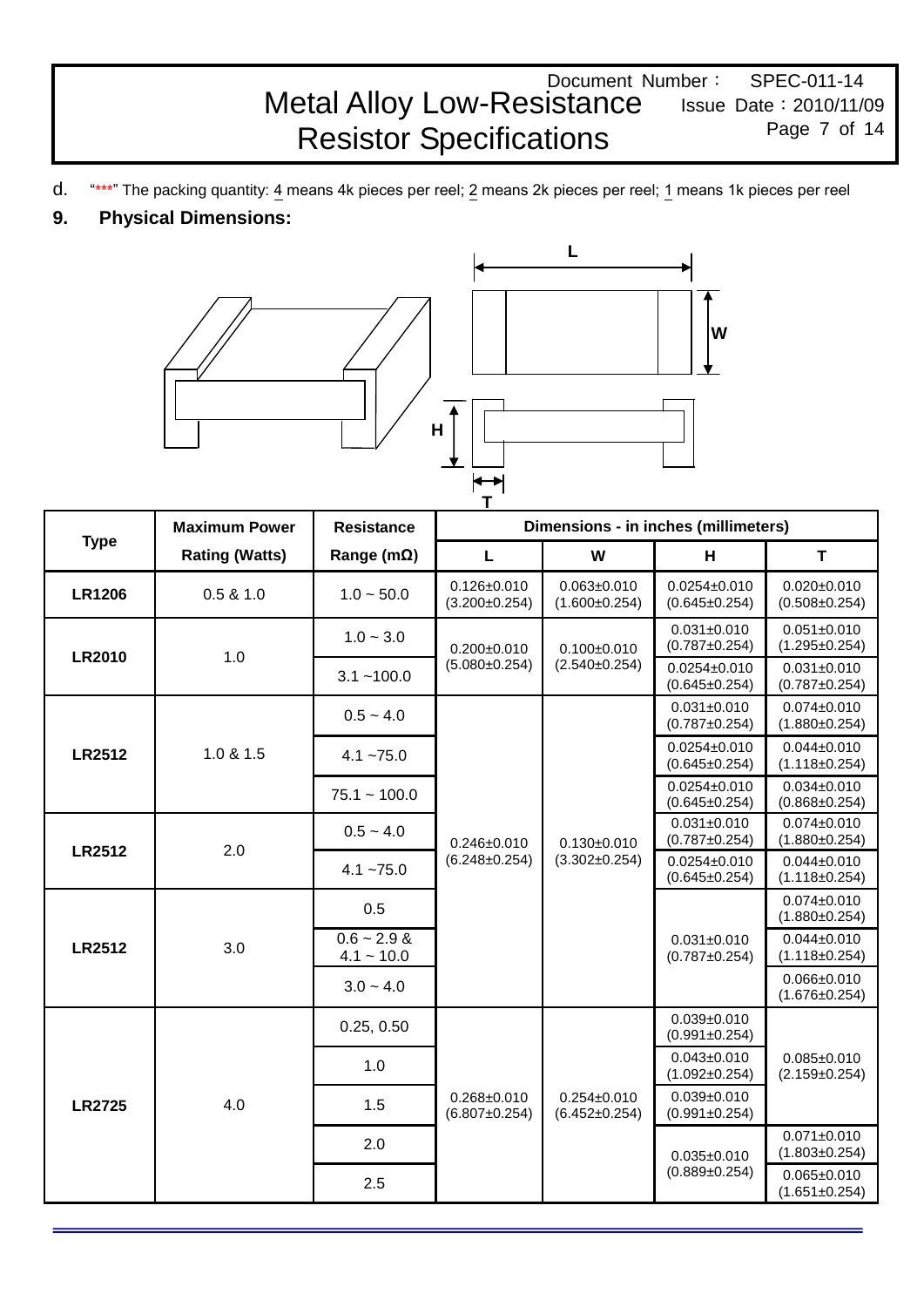## Document Number: SPEC-011-14 Issue Date:2010/11/09 Page 8 of 14 Metal Alloy Low-Resistance Resistor Specifications

|               |                        | 3.0           |                                          |                                          |                                          | $0.051 \pm 0.010$<br>$(1.295 \pm 0.254)$ |
|---------------|------------------------|---------------|------------------------------------------|------------------------------------------|------------------------------------------|------------------------------------------|
| <b>LR2728</b> | $3.0 \cdot 3.5 \& 4.0$ | $4.0 - 100.0$ | $0.264 \pm 0.010$<br>$(6.706 \pm 0.254)$ | $0.283 \pm 0.010$<br>$(7.188 \pm 0.254)$ | $0.039 \pm 0.010$<br>$(0.991 \pm 0.254)$ | $0.045 \pm 0.010$<br>$(1.143 \pm 0.254)$ |

# **10. Product Reliability Performance:**

10.1 Electrical Performance:

| <b>Test Item</b>                                  | <b>Conditions of Test</b>                                                                                                                                                                                                                                                                                                                                                                                                                                                                                   | <b>Test Method</b> | <b>Test Limits</b>                  |
|---------------------------------------------------|-------------------------------------------------------------------------------------------------------------------------------------------------------------------------------------------------------------------------------------------------------------------------------------------------------------------------------------------------------------------------------------------------------------------------------------------------------------------------------------------------------------|--------------------|-------------------------------------|
| Temperature Coefficient of<br>Resistance (T.C.R.) | T.C.R. (ppm/°C) = $\frac{\text{(R2-R1)}}{100}$ x 10 <sup>6</sup><br>R1 (T2-T1)<br>$R1$ : resistance of room temperature (T1)<br>R2 : resistance of 150°C (T2)                                                                                                                                                                                                                                                                                                                                               | JIS C 5201-1 4.8   | Per Spec. (refer to<br>paragraph 5) |
| <b>Short Time Overload</b>                        | The number of rated power are as follows:<br>LR1206-0.5W $: 4$ times rated power<br>LR1206-1W: 4 times rated power<br>$LR2010-1W: 4 \text{ times rated power}$<br>$LR2512-1W: 5 \text{ times rated power}$<br>LR2512-1.5W: 5 times rated power<br>LR2512-2W: 5 times rated power<br>LR2512-3W: 3 times rated power<br>$\bullet$<br>LR2725-4W: 4 times rated power<br>LR2728-3W: 3 times rated power<br>$LR2728-3.5W: 3 times rated power$<br>LR2728-4W: 4 times rated power<br>Rating power duration: 5secs | JIS C 5201-1 4.13  | $(\Delta R/R1) \leq \pm 0.5\%$      |
| <b>Insulation Resistance</b>                      | 100 $\pm$ 15V <sub>DC</sub> for 1 minute                                                                                                                                                                                                                                                                                                                                                                                                                                                                    | JIS C 5201-1 4.6   | $\geq$ 10 <sup>9</sup> $\Omega$     |
| Dielectric Withstanding<br>Voltage                | Applied 500V <sub>AC</sub> for 1 minute, and Limit surge<br>current 50 mA (max.)                                                                                                                                                                                                                                                                                                                                                                                                                            | JIS C 5201-1 4.7   | Without break down                  |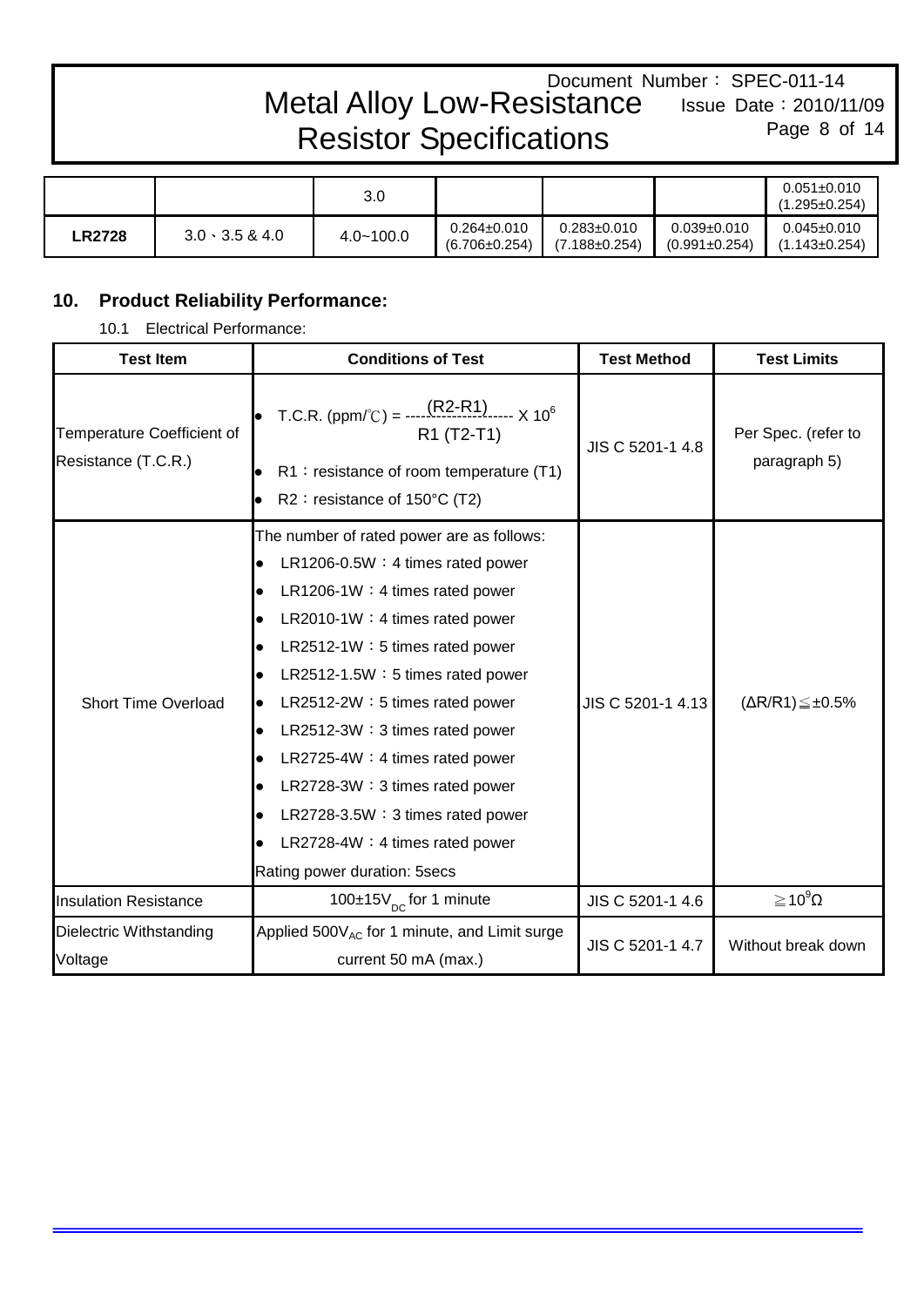10.2 Mechanical /Constructional Performance:

| <b>Test Item</b>                 | <b>Conditions of Test</b>                            | <b>Test Method</b>                                                                                                                                                   | <b>Test Limits</b>             |  |
|----------------------------------|------------------------------------------------------|----------------------------------------------------------------------------------------------------------------------------------------------------------------------|--------------------------------|--|
| <b>Resistance to Solder Heat</b> | Solder temp./immersion time: 260±5°C,                |                                                                                                                                                                      | $(\Delta R/R1) \leq \pm 0.5\%$ |  |
|                                  | 10 $\pm$ 1secs and 350 $\pm$ 10°C, 3.5 $\pm$ 0.5secs |                                                                                                                                                                      |                                |  |
|                                  | Specimen prep.: 4 hours ± 15 min. Steam              |                                                                                                                                                                      |                                |  |
| Solderability test               | Aging ; Solder Bath/Dip and Look Test,               | JIS C 5201-1 4.17                                                                                                                                                    | 95% coverage                   |  |
|                                  | $245 \pm 5^{\circ}$ C, $3 \pm 1$ secs                |                                                                                                                                                                      |                                |  |
| Vibration                        | Frequency varied 55Hz in one minute, 3               |                                                                                                                                                                      | $(\Delta R/R1) \leq \pm 0.5\%$ |  |
|                                  | orientations @ Total duration 12 hours               | JIS C 5201-1 4.18<br>JIS C 5201-1 4.22<br>JIS C 5201-1 4.29,<br>Immersion time: $60\pm 5$ secs @ 20 $^{\circ}$ C $\sim$ 25 $^{\circ}$ C<br>4.30<br>JIS C 5201-1 4.21 |                                |  |
|                                  |                                                      |                                                                                                                                                                      | $(\Delta R/R1) \leq \pm 0.5\%$ |  |
| Resistance to solvent            |                                                      |                                                                                                                                                                      |                                |  |
| <b>Mechanical Shock</b>          | 100 grams for 6 milliseconds, 5 pulses               |                                                                                                                                                                      | $(\Delta R/R1) \leq \pm 0.5\%$ |  |

10.3 Environmental Performance:

| <b>Test Item</b>           | <b>Conditions of Test</b>                                         | <b>Test Method</b>  | <b>Test Limits</b>             |
|----------------------------|-------------------------------------------------------------------|---------------------|--------------------------------|
| Low Temperature            | 1,000 hours @ -55°C                                               | <b>JIS C 5201-1</b> | $(\Delta R/R1) \leq \pm 0.5\%$ |
| Exposure (Storage)         |                                                                   | 4.23.4              |                                |
| <b>High Temperature</b>    |                                                                   |                     | $(\Delta R/R1) \leq \pm 1.0\%$ |
| Exposure (Storage)         | 1,000 hours @ +170°C                                              | 4.23.2              |                                |
| <b>Temperature Cycling</b> | Air to air, -55 $\degree$ C to +150 $\degree$ C, 1,000 cycles, 15 |                     |                                |
| (Rapid Temperature)        | minutes at each extreme, transition time 2 to 3                   | JIS C 5201-1 4.19   | $(\Delta R/R1) \leq \pm 0.5\%$ |
| Change)                    | minutes                                                           |                     |                                |
| Moisture Resistance        | Mil-STD-202, Method 106, 0% power, 7a and 7b                      |                     |                                |
| (Climatic Sequence)        | not required, $t = 24$ h/cycle, 10 cycles,                        | JIS C 5201-1 4.23   | $(\Delta R/R1) \leq \pm 0.5\%$ |
|                            | Unpowered,                                                        |                     |                                |
| <b>Bias Humidity</b>       | + 85°C, 85% RH, 10% Bias, 1.5 hours On, 0.5                       | JIS C 5201-1 4.24   | $(\Delta R/R1) \leq \pm 0.5\%$ |
|                            | hours Off; extended life test: 1,000 hours,                       |                     |                                |

# 10.4 Operational Life Endurance:

| <b>Test Item</b> | <b>Conditions of Test</b>                                                                                        | <b>Test Method</b>     | <b>Test Limits</b> |
|------------------|------------------------------------------------------------------------------------------------------------------|------------------------|--------------------|
| Load Life        | Test temperature 70°C rated working voltage,<br>1.5 hours On , 0.5 hours Off; extended life test:<br>1,000 hours | JIS C 5201-1<br>4.25.1 | (ΔR/R1)≦±1.0%      |

Remark: △R = (resistance after stress **–** resistance before stress); R1 means resistance before stress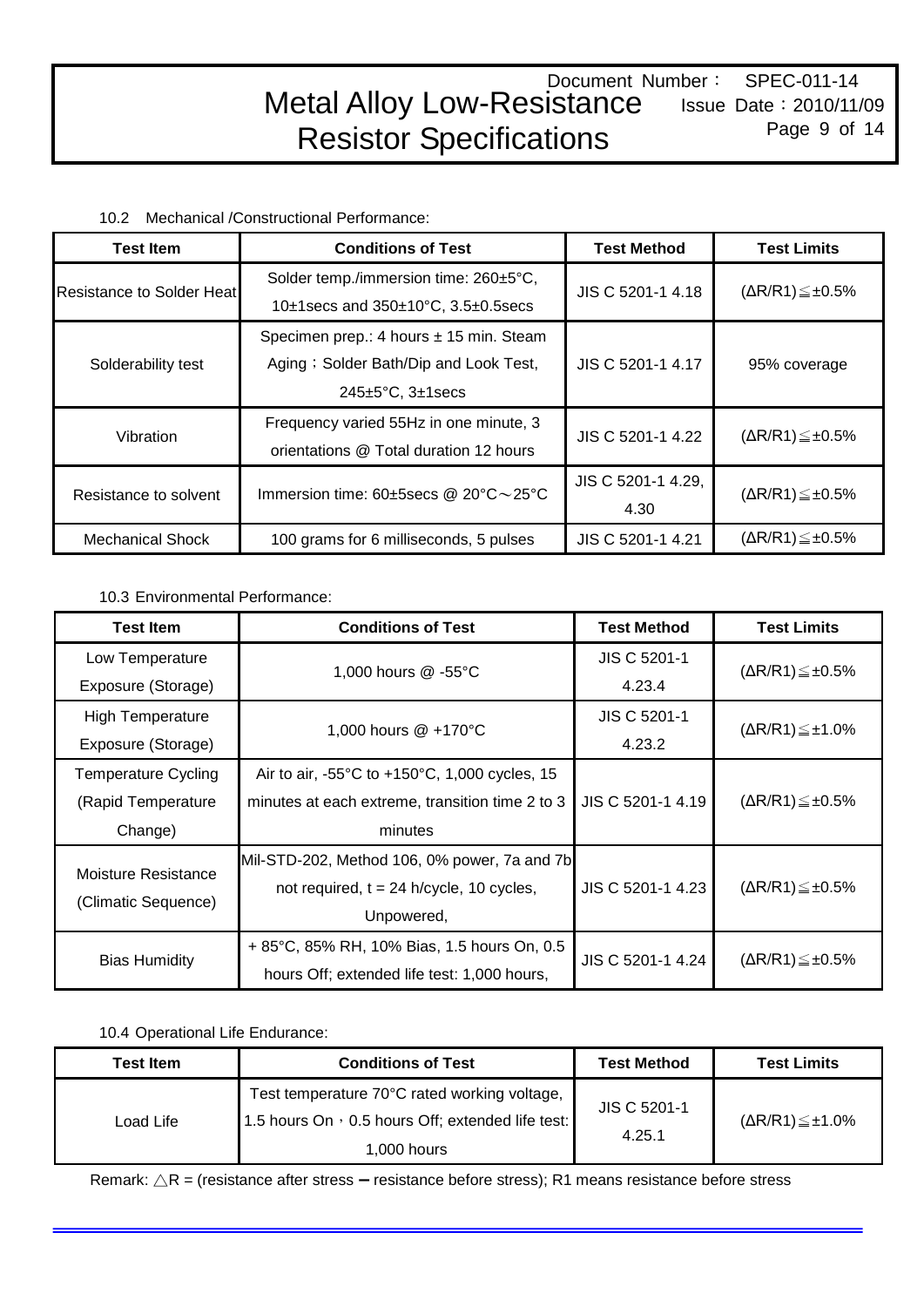## Document Number: SPEC-011-14 Issue Date:2010/11/09 Page 10 of 14 Metal Alloy Low-Resistance Resistor Specifications

# **11. Recommend Solder Pad Dimensions:**



Sense

|               | <b>Maximum Power</b>   | <b>Resistance</b>             |             | Dimensions - in inches (millimeters) |             |
|---------------|------------------------|-------------------------------|-------------|--------------------------------------|-------------|
| <b>Type</b>   | <b>Rating (Watts)</b>  | Range (m $\Omega$ )           | a           | b                                    |             |
| LR1206        | 0.5 & 1.0              | $1.0 - 50.0$                  | 0.063(1.60) | 0.086(2.18)                          | 0.026(0.66) |
| LR2010        | 1.0                    | $1.0 - 3.0$                   | 0.114(2.89) | 0.115(2.92)                          | 0.048(1.22) |
|               |                        | $3.1 - 100.0$                 | 0.090(2.29) | 0.115(2.92)                          | 0.095(2.41) |
| LR2512        | 1.0 & 1.5              | $0.5 - 4.0$                   | 0.120(3.05) | 0.145(3.68)                          | 0.050(1.27) |
|               |                        | $4.1 - 100.0$                 | 0.083(2.11) | 0.145(3.68)                          | 0.125(3.18) |
| LR2512        | 2.0                    | $0.5 - 4.0$                   | 0.120(3.05) | 0.145(3.68)                          | 0.050(1.27) |
|               |                        | $4.1 - 75.0$                  | 0.083(2.11) | 0.145(3.68)                          | 0.125(3.18) |
|               |                        | 0.5                           | 0.120(3.05) | 0.145(3.68)                          | 0.050(1.27) |
| LR2512        | 3.0                    | $0.6 - 2.9$ &<br>$4.1 - 10.0$ | 0.086(2.19) | 0.145(3.68)                          | 0.118(3.00) |
|               |                        | $3.0 - 4.0$                   | 0.110(2.79) | 0.145(3.68)                          | 0.071(1.80) |
| LR2725        | 4.0                    | $0.25 - 3.0$                  | 0.125(3.18) | 0.270(6.86)                          | 0.052(1.32) |
| <b>LR2728</b> | $3.0 \cdot 3.5 \& 4.0$ | $4.0 - 100.0$                 | 0.108(2.75) | 0.308(7.82)                          | 0.138(3.51) |

|              |                          |               | Unit: mm <sup>2</sup><br>Remark: The total solder pad trace sizes are recommended as follows: |               |               |  |
|--------------|--------------------------|---------------|-----------------------------------------------------------------------------------------------|---------------|---------------|--|
| <b>Power</b> | <b>LR1206</b>            | <b>LR2010</b> | <b>LR2512</b>                                                                                 | <b>LR2725</b> | <b>LR2728</b> |  |
| 0.5W         | 100                      | --            | --                                                                                            | $- -$         | --            |  |
| 1.0W         | 100                      | 100           | 100                                                                                           | $-$           | --            |  |
| 1.5W         | $\sim$ $\sim$            | $- -$         | 200                                                                                           | $-$           |               |  |
| 2.0W         | $\sim$ $\sim$            | $- -$         | 300                                                                                           | $-$           | --            |  |
| 3.0W         | $\overline{\phantom{a}}$ | $- -$         | 400                                                                                           | $\sim$ $\sim$ | 300           |  |
| 3.5W         | $\sim$ $\sim$            | $- -$         | $-$                                                                                           | $- -$         | 350           |  |
| 4.0W         | $- -$                    | --            | $-$                                                                                           | 400           | 400           |  |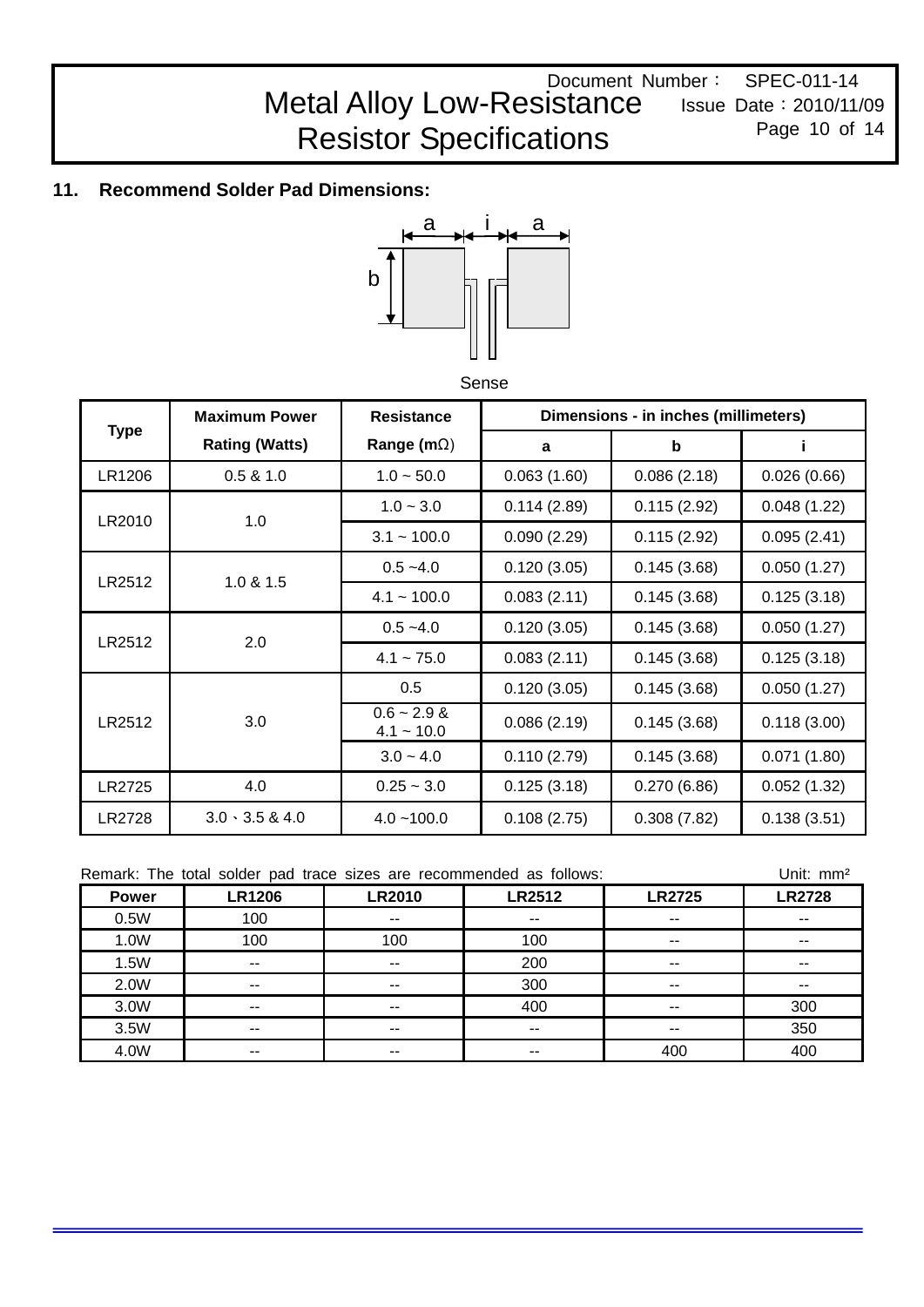#### Document Number: SPEC-011-14 Issue Date:2010/11/09 Page 11 of 14 Metal Alloy Low-Resistance Resistor Specifications

# **12. Recommend Soldering Conditions:**

12.1 Surface-mount components are tested for solderability at a temperature of 245 °C for 3 seconds. Typical examples of soldering processes that provide reliable joints without any damage are given in below:



Process limits (dotted line)

# **13. Marking Format:**

- 13.1 Product resistance is indicated by using two marking notation styles:
	- a. "**R**" designates the decimal location in ohms, e.g.
		- For 1mΩ the product marking is R001;
		- For 25m $Ω$  the product marking is R025;
		- For 100mΩ the product marking is R100.
	- b. "**m**" designates the decimal location in milliohms, e.g.
		- For  $0.25$ mΩ the product marking is 0m25;
		- For 0.5m $Ω$  the product marking is 0m50;
		- For 5.5m $Ω$  the product marking is 5m50;
		- For 25.5m $Ω$  the product marking is 25m5.

Remark: all the products marking are 4 digits.

13.2 LR1206 series:

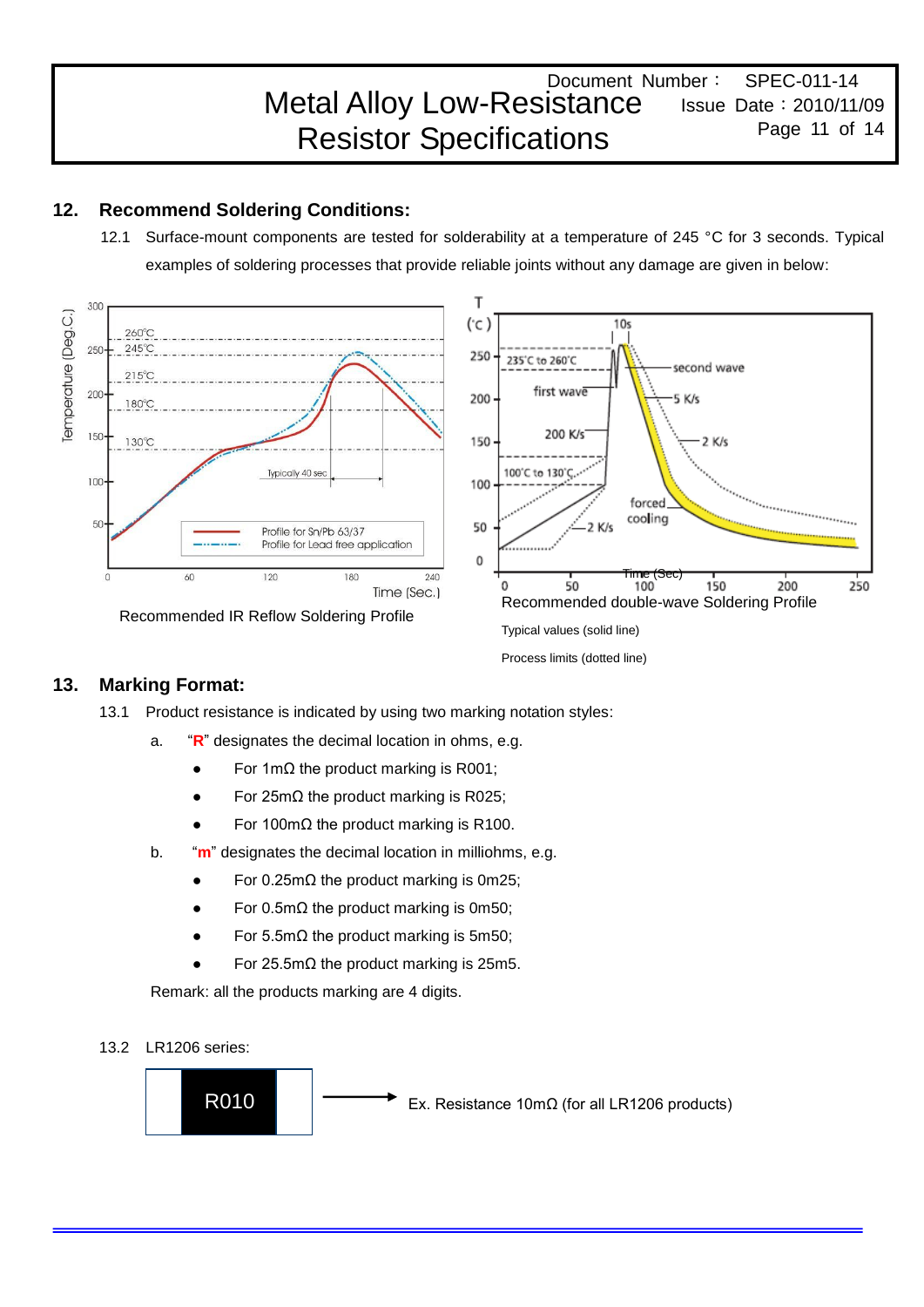# Document Number: SPEC-011-14 Metal Alloy Low-Resistance Issue Date: 2010/11/09 Page 12 of 14 Resistor Specifications

13.3 LR2010 series:

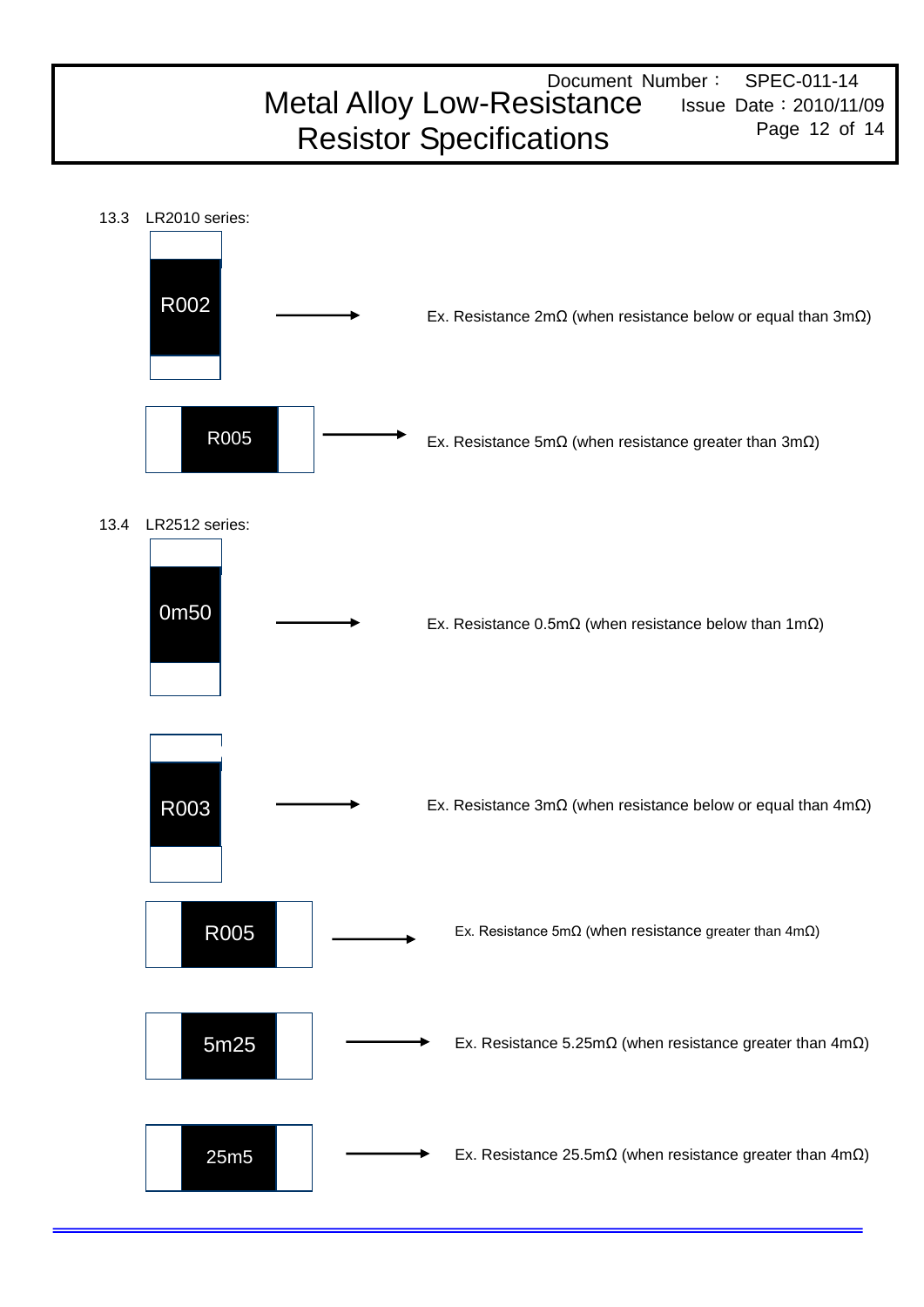# Document Number: SPEC-011-14 Issue Date:2010/11/09 Page 13 of 14 Metal Alloy Low-Resistance Resistor Specifications

13.5 LR2725 series:



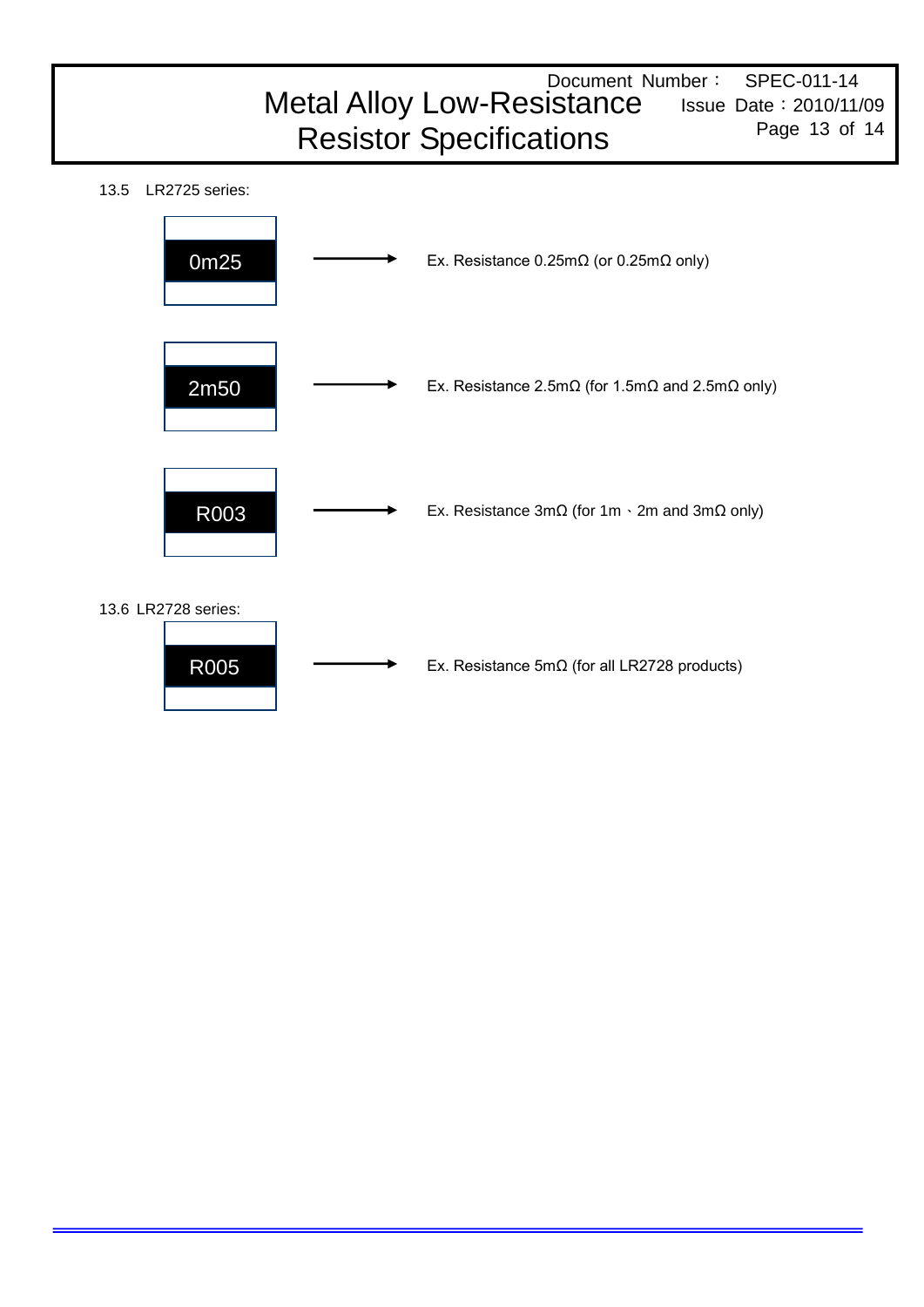Document Number: SPEC-011-14 Issue Date:2010/11/09 Page 14 of 14 Metal Alloy Low-Resistance Resistor Specifications

# **14. Packaging:**



14.2 Reel Dimensions:



| VV.                                         |                 |               |               |                | Unit: mm       |                |
|---------------------------------------------|-----------------|---------------|---------------|----------------|----------------|----------------|
| Reel Type / Tape                            | W               | M             | А             | В              | C              | D              |
| reel for 12 mm embossed                     | $16.2 \pm 0.5$  | $178 \pm 1.0$ | $2.5 \pm 0.5$ | $13.5 \pm 0.5$ | $17.7 \pm 0.5$ | $60.0 \pm 0.5$ |
| reel for 8 mm embossed (for<br>LR1206 only) | $12.00 \pm 0.5$ | $178 \pm 1.0$ | $2.0 \pm 0.5$ | $13.2 \pm 0.5$ | $17.7 \pm 0.5$ | $60.0 \pm 0.5$ |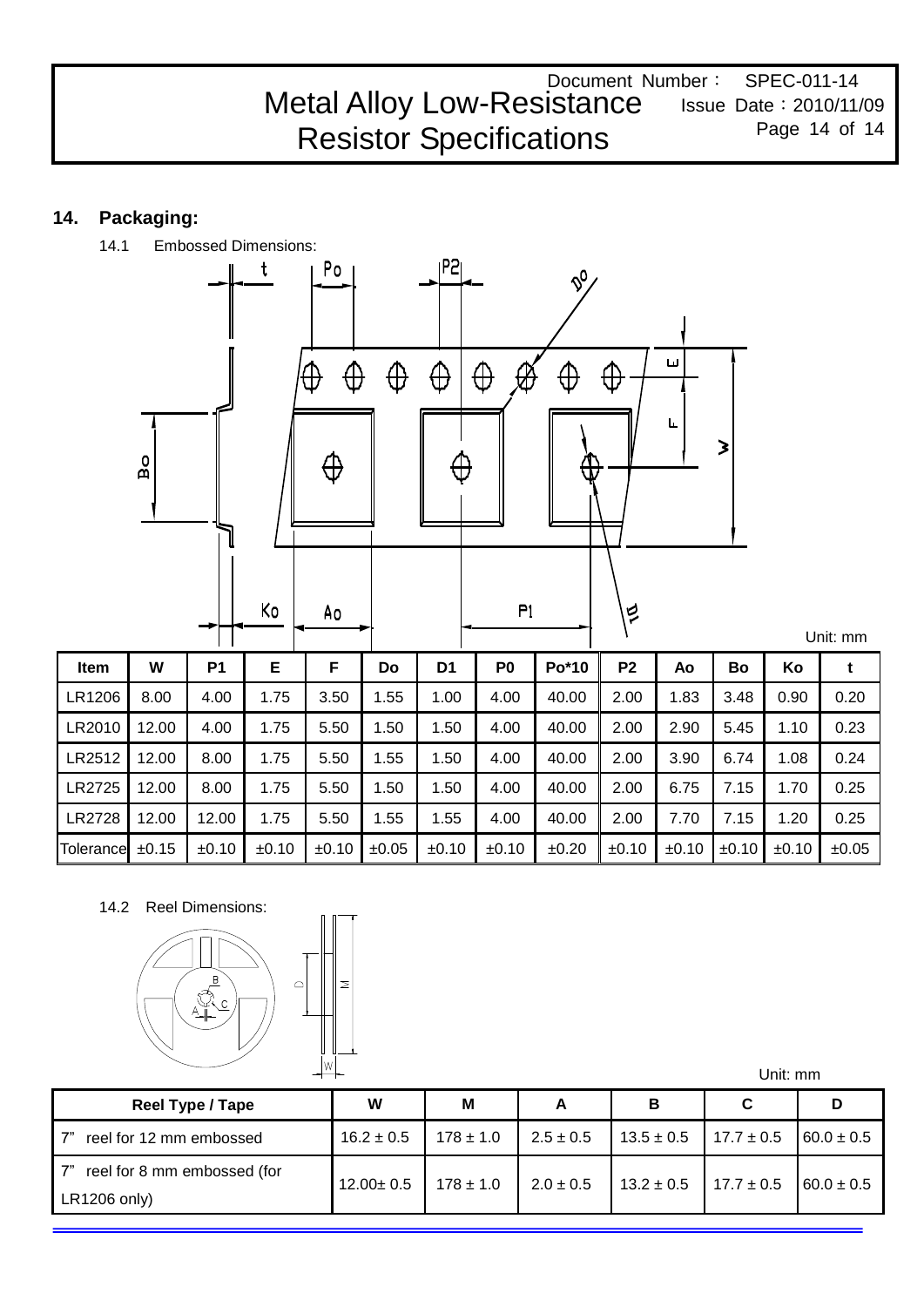# 1. Product overview

Current sensors are indispensable to the accurate sensing of current and advanced technology, miniaturization of and energy saving requirements for electronic devices drastically have increased needs for the current sensors.

Our current sensors consist of a low resistance metal resistive element and stable to changes in temperature. It senses current by the potential difference between both terminals and features the ease of use and cost in comparison with magnetic

reluctances or current transformers. In addition, the metal electrodes, the metal resistive element and non-wirewound structure improve "Surge current handling capabilities". "Flexibility against thermal shrinkage/expansion", "Frequency response","Terminal strenght" and "Solderability".

The wide selection of the current sensors such as SMD for miniaturization, 4 terminal type for accurate measurement, metal resistor type and etc. is available.

#### 概 要

電流センサは正確な電流の検出のために不可欠な部品であり、 近年の電子機器の小型・薄型化、省電力化、高性能化に伴い電流 センサのニーズが高まっています。

当社の電流センサは抵抗体に銅ニッケル合金板を使用している ために、温度係数が小さく広い範囲の温度に対して安定し、過渡 電力にも強い低抵抗の抵抗器です。SMD型電流センサは抵抗体が 金属電極に溶接されエポキシ系樹脂で絶縁モールドした構造をし ているため、寸法精度が良く、熱膨張収縮を吸収し、端子強度が 強く、半田付け性に優れています。その他、大電流用に絶縁被覆 のない金属板型の電流センサがあります。

磁気抵抗素子や電流トランスを使用する方式に比べて非常に簡 便、安価です。

## 2. Features

- (1) Wide operating temperature ranges  $-55^{\circ}$  to 155  $\degree$  to  $-55^{\circ}$  to 180  $\degree$
- (2) Small temperature-resistance coefficient Typical less  $\pm$  100ppm/°C (Less  $\pm$  50ppm/°C available)
- (3) Flexible to thermal expansion and shrinkage
- (4) Improved surge current handling capabilities
- (5) Excellent frequency response
- (6) Improved physical dimensions tolerance and shock absorbance
- (7) Improved terminal strength and solderability

#### 特徴

- (1) 使用温度範囲が広い。
- $-55^{\circ}\text{C} \sim 155^{\circ}\text{C}$ ,  $-55^{\circ}\text{C} \sim 180^{\circ}\text{C}$
- (2) 抵抗温度係数が小さい。
- ±100ppm/℃以下(±50ppm/℃以下もある)
- (3) 熱膨張、収縮に強い。
- (4) サージ限界電力が大きい。
- (5) 周波数特性が良い。
- (6)寸法精度が良く、耐衝撃性に優れている。
- (7)端子強度、半田付け性に優れている。



壦

#### 4. Other properties 諸特性

#### (1) Temperature-coefficient of resistor (TCR) 抵抗温度係数

The TCR of our current sensors as follows: 電流センサの抵抗温度係数の実力値を以下に示します。



The Cu-Ni resistive element keeps the TCR stable even at higher temperature range

抵抗体の銅ニッケル合金は高温領域でも温度係数が安定していま す。



(2) Surge Handling Capability サージ限界電力

The metal resistive element improves the surge handing capabilities as shown below:

抵抗体が金属板のためサージ限界電力が大きい。



3. Structure